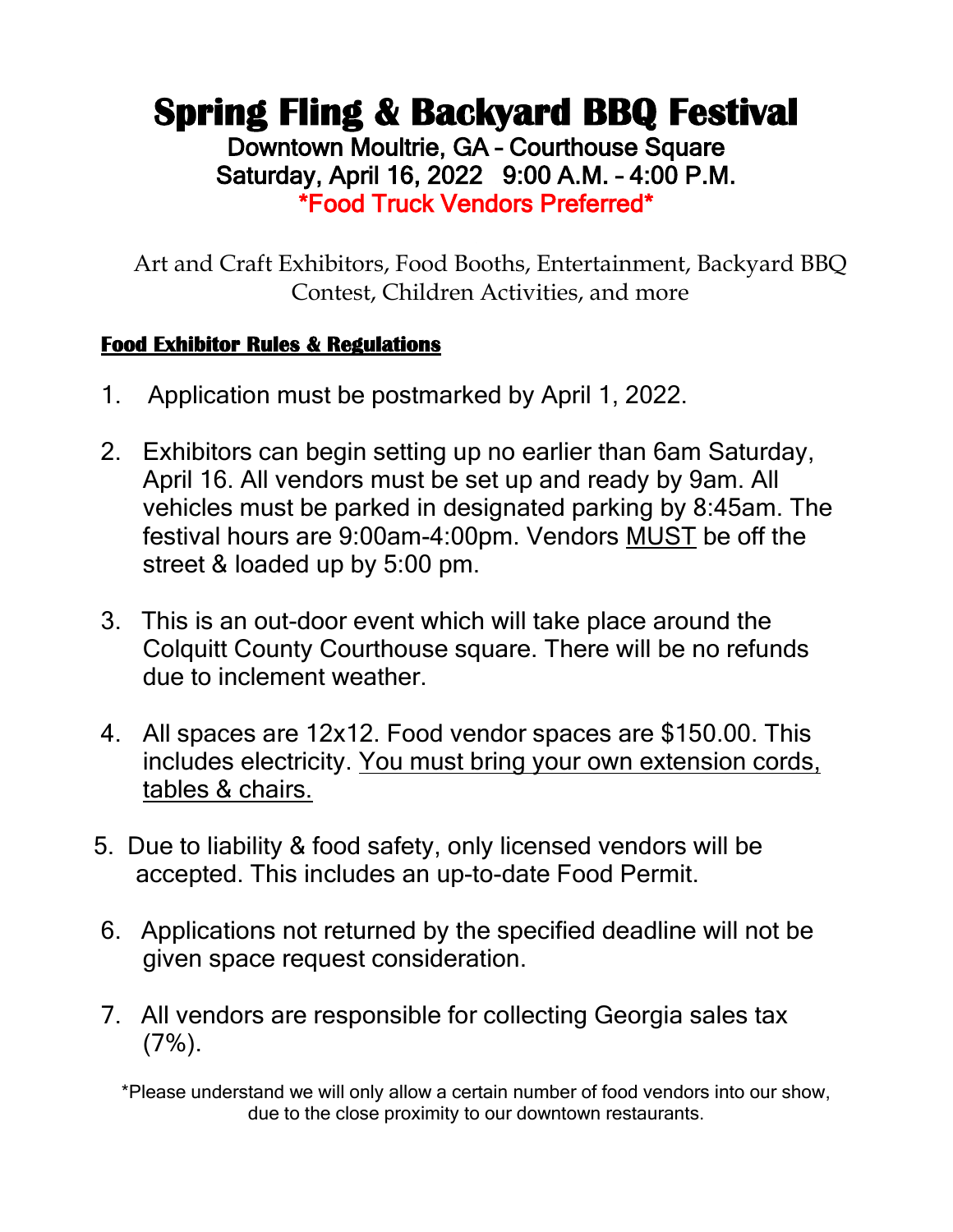# **Spring Fling and Backyard BBQ Food Application**

### **Please Print:**

| Date _______________                                                                                          |                                          |                                                                                  |
|---------------------------------------------------------------------------------------------------------------|------------------------------------------|----------------------------------------------------------------------------------|
|                                                                                                               |                                          |                                                                                  |
|                                                                                                               |                                          |                                                                                  |
|                                                                                                               |                                          |                                                                                  |
|                                                                                                               |                                          |                                                                                  |
|                                                                                                               |                                          | Home Phone ________________________Cell Phone __________________________________ |
| Email Address__________________                                                                               |                                          |                                                                                  |
|                                                                                                               | Website_________________________________ |                                                                                  |
| Have you previously attended our show?<br><u>Latena manuscress</u>                                            |                                          |                                                                                  |
|                                                                                                               | <b>Food Registration Fees</b>            |                                                                                  |
| <b>Spaces</b><br>Quantity<br><b>Food Vendors</b>                                                              |                                          |                                                                                  |
| \$150.00 (1) 12x12 space                                                                                      |                                          |                                                                                  |
| Make check or money order out to City of Moultrie<br>Please mail to the: City of Moultrie Main Street Program | P.O. Box 3368<br>Moultrie, GA 31776      |                                                                                  |